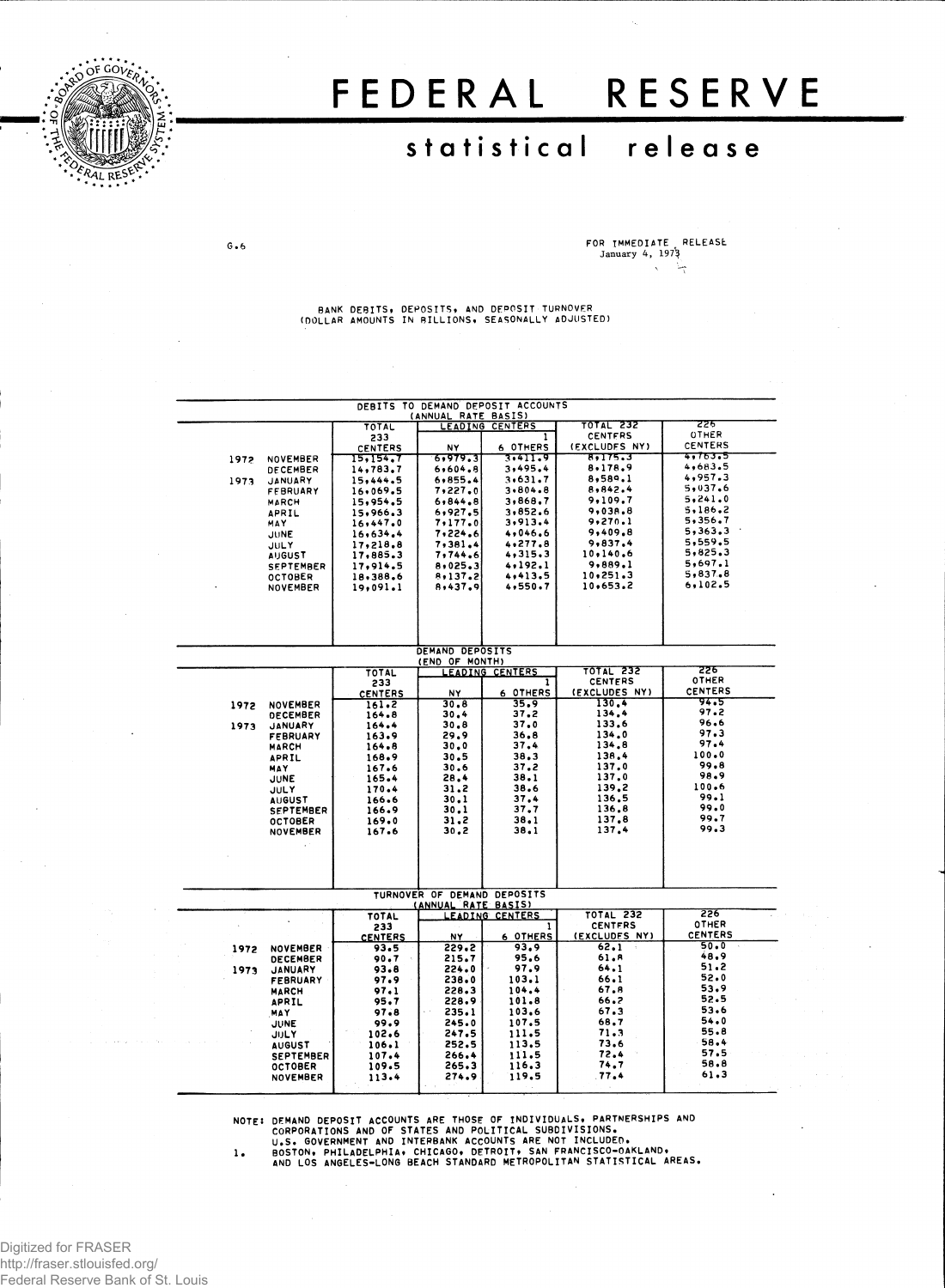|                                               | DERITS TO DEMAND DEPOSITS |                                    | DEMAND DEPOSITS      |                     |                            |                    |               |
|-----------------------------------------------|---------------------------|------------------------------------|----------------------|---------------------|----------------------------|--------------------|---------------|
|                                               | NOVEMBER 1973             | PERCENT CHANGE                     |                      | NOVEMBER 1973       | PERCENT CHANGE             |                    | ANNUAL RATE   |
|                                               | (MILLIONS OF              | FROM                               |                      | (THOUSANDS OF       | FROM                       |                    | OF TURNOVER   |
|                                               | <b>DOLLARS)</b>           | MONTH<br><b>AGO</b>                | YEAR<br><b>4 G O</b> | DOLLARS)            | <b>MONTH</b><br><b>AGO</b> | YEAR<br><b>AGO</b> |               |
|                                               |                           |                                    |                      |                     |                            |                    |               |
| DISTRICT NO. 1 - ROSTON                       |                           |                                    |                      |                     |                            |                    |               |
| CONNECTICUT:                                  |                           |                                    |                      |                     |                            |                    |               |
| <b>HARTFORD</b>                               | 101.232.0                 | $+4.0$                             | $+26.8$              | 834,496             | -9.1                       | -2.0               | 115.5<br>48.3 |
| NEW HAVEN                                     | 14.231.5                  | $-0.6$<br>$-4.8$                   | $+12.8$<br>$+5.2$    | 289,420<br>105,909  | -3.7<br>-.8                | -4.1<br>+6.5       | 36.2          |
| NORWICH-GROTON-NEW LONDON<br><b>WATERBURY</b> | 3,852.8<br>14,857.0       | $+37.1$                            | $+87.8$              | 183,269             | $-1.4$                     | -1.3               | 80.5          |
|                                               |                           |                                    |                      |                     |                            |                    |               |
| MAINE:                                        |                           |                                    |                      |                     |                            | $+3.9$             | 46.3          |
| BANGOR*                                       | 2,804.6                   | $+17.3$<br>$+10.9$                 | $+41.0$              | 61,449<br>45,108    | $+3.0$<br>$+4.1$           | $+11.2$            | 46.7          |
| LEWISTON-AUBURN<br>PORTLAND-SOUTH PORTLAND    | 2,064.6<br>8,818.1        | $+7.6$                             | $+13.9$<br>$+14.8$   | 180,788             | $-2.8$                     | $+3.1$             | 48.1          |
|                                               |                           |                                    |                      |                     |                            |                    |               |
| MASSACHUSETTS:                                |                           |                                    |                      |                     |                            |                    | 115.9         |
| <b>BOSTON</b>                                 | $465 \cdot 515.2$         | $^{44.9}$                          | $+25.6$<br>$+15.5$   | 3,745,054<br>81,947 | $-12.7$<br>$-12.9$         | -6.3<br>$+1.0$     | 39.7          |
| <b>BROCKTON</b>                               | 3,497.0<br>2,772.8        | $+4.7$<br>$-4.0$                   | $+24.4$              | 79,377              | -4.7                       | $+13.5$            | 34.1          |
| FALL RIVER<br>LAWRENCE-HAVERHILL              | 5,423.2                   | $-1.2$                             | $+18.7$              | 162,561             | $\ddotsc$                  | $+5.5$             | 33.4          |
| LOWELL                                        | 3,562.1                   | $\cdot \cdot 6$                    | $+10.2$              | 86,879              | -8.6                       | $-7.3$             | 39.2          |
| NEW REDFORD                                   | 1,512.9                   | - 5                                | -21.9                | 67,716              | -7.5                       | -10.3              | 21.5          |
| PITTSFIELD                                    | 2,953.8                   | $+11.2$                            | $+20.9$              | 78.584              | $+3.0$                     | $+9.1$<br>$+1.2$   | 38.1<br>53.7  |
| SPRINGFIELD-CHICOPEE-HOLYOKE                  | 18,277.5<br>14,607.2      | $+3.5$<br>$+1.4$                   | $+9.6$<br>$+13.9$    | 338,768<br>299,022  | $-0.8$<br>-4.4             | -4.6               | 47.8          |
| WORCESTER                                     |                           |                                    |                      |                     |                            |                    |               |
| NEW HAMPSHIRE:                                |                           |                                    |                      |                     |                            |                    |               |
| CONCORD*                                      | 1,670.7                   | $-14.4$                            | $-1$                 | 41,440              | -5.8                       | $-9.4$             | 39.1          |
| <b>MANCHESTER</b>                             | 3,242.2                   | $\ddotsc$                          | - . 6                | 72,127              | +9.7                       | $+6.2$             | 47.0          |
| RHODE ISLAND:                                 |                           |                                    |                      |                     |                            |                    |               |
| PROVIDENCE-WARWICK-PAWTUCKFT                  | 41,903.1                  | $+6.3$                             | $+29.4$              | 708,359             | $\ddotsc$                  | $+2.5$             | 59.4          |
|                                               |                           |                                    |                      |                     |                            |                    |               |
| <b>VERMONT:</b>                               |                           |                                    |                      |                     |                            |                    | 43.4          |
| BURLINGTON*                                   | 4,432.7                   | +10.1                              | $+5.1$               | 100,657             | -2.9                       | $-6.0$             |               |
| DISTRICT NO. 1 TOTALS                         | 717,230.8                 | $+5.1$                             | $+24.8$              | 7,562,930           | -8.3                       | $-3,3$             | 90.7          |
|                                               |                           |                                    |                      |                     |                            |                    |               |
| DISTRICT NO. 2 - NEW YORK                     |                           |                                    |                      |                     |                            |                    |               |
| CONNECTICUT:                                  |                           |                                    |                      |                     |                            |                    |               |
| <b>BRIDGEPORT</b>                             | 13,868.1                  | $+4.0$                             | $+5.2$               | 344,441             | -1.2                       | $+2.9$             | 40.0          |
| <b>STAMFORD</b>                               | 10,754.1                  | +5.2                               | $+15.5$              | 299,263             | $\ddotsc$                  | +4.5               | 36.0          |
| NEW JERSEY:                                   |                           |                                    |                      |                     |                            |                    |               |
| JERSEY CITY                                   | 28,979.0                  | $-11.3$                            | $+37.5$              | 441,551             | -6.9                       | $-10,2$            | 63.3          |
| <b>NEWARK</b>                                 | 127,398.2                 | $+17.0$                            | $+24.5$              | 1,985,317           | -1.9                       | $-5.1$             | 63.6          |
| PATERSON-CLIFTON-PASSAIC                      | 64,395.8                  | $-4.9$                             | $+21.9$              | 1,365,182           | -1.5                       | $-1.0$             | 46,8          |
| <b>NEW YORK:</b>                              |                           |                                    |                      |                     |                            |                    |               |
| <b>BINGHAMTON</b>                             | 6, 242.6                  | $+5.9$                             | $+14.5$              | 176,886             | -2.3                       | -8.7               | 34.9          |
| <b>BUFFALO</b>                                | 66,732.9                  | $+5.3$                             | $+2.3$               | 1,031,212           | -.2                        | $+5.7$             | 64.7          |
| <b>NEW YORK</b>                               | 8,437,934.0               | $+3.7$                             | $+20.9$              | 30,193,124          | -3.2                       | -2.1               | 274,9<br>48.4 |
| <b>ROCHESTER</b>                              | 39,518.2                  | $+5.7$                             | $+19.1$              | 809,301<br>509,113  | -1.9<br>-2.5               | $+3.5$<br>-1.3     | 56.5          |
| <b>SYRACUSE</b><br>UTICA-ROME                 | 29,140.9<br>7,548.2       | -6.5<br>$+6.6$                     | $+16.2$<br>$+13.8$   | 183,246             | -2.1                       | $\ddotsc$          | 40,7          |
|                                               |                           |                                    |                      |                     |                            |                    |               |
| DISTRICT NO. 2 TOTALS                         | 8,832,512.0               | $+3.7$                             | $+20.8$              | 37,338,636          | -3.0                       | -1.9               | 233.0         |
| DISTRICT NO. 3 - PHILADELPHIA                 |                           |                                    |                      |                     |                            |                    |               |
|                                               |                           |                                    |                      |                     |                            |                    |               |
| <b>DELAWARE:</b><br>WILMINGTON                | 111.120.8                 | $+17.8$                            | $+28.8$              | 780,158             | ****                       | $+11.8$            | 145.8         |
|                                               |                           |                                    |                      |                     |                            |                    |               |
| <b>NEW JERSEY:</b>                            |                           |                                    |                      |                     |                            |                    |               |
| ATLANTIC CITY                                 | 5,503.3                   | $+7.7$                             | $+16.4$              | 204,989             | -2.2                       | +2.7<br>$+7,8$     | 26,5<br>130.7 |
| <b>TRENTON</b>                                | 72,179.9                  | -28.9                              | $+161.6$             | 583,416             | $+12.0$                    |                    |               |
| PENNSYLVANIA:                                 |                           |                                    |                      |                     |                            |                    |               |
| <b>ALTOONA</b>                                | 2,324.3                   | $-6.0$                             | $+15.9$              | 93,204              | $+2.3$                     | $+1.9$             | 25.2          |
| <b>HARRISBURG</b>                             | 15,328,4                  | $+3.6$                             | $-21.9$              | 438,101             | -5.1                       | $-4.7$             | 34,1          |
| <b>JOHNSTOWN</b>                              | 3,804,2                   | $+1.5$                             | $+22.5$              | 122,539<br>473,692  | $-3.4$<br>-1.2             | $+6.5$<br>$-1.0$   | 30.5<br>47.7  |
| LANCASTER                                     | 22,738.7<br>946.8         | <br>$-1.4$                         | $+51.0$<br>$+11.7$   | 36,529              | $+2.6$                     | -.5                | 26.2          |
| LEBANON*<br>ALLENTOWN-EASTON-BETHLEHEM        | 13,904.9                  | $+9.3$                             | $+35.1$              | 393,306             | $\bullet$ . 0              | $+4.1$             | 35.4          |
| PHILADELPHIA                                  | 519,624.3                 | $\ddotsc$                          | $+37.2$              | 5,230,826           | -3.2                       | $-3.6$             | 97.7          |
| <b>READING</b>                                | 11,212.2                  | $-3.3$                             | $+14.7$              | 323,000             | $-0.8$                     | $+2.2$             | 34.6          |
| <b>SCRANTON</b>                               | 5,331.3                   | $+4.7$                             | $+16.2$              | 174,905<br>356,080  | -2.6<br>$+1.5$             | -2.2<br>$-7.2$     | 30.1<br>28.4  |
| WILKFS-BARRE-HAZELTON                         | 10,035.7<br>2,448.5       | $^{\tiny{\text{+1.1}} }$<br>$-5.2$ | $+17.7$<br>$+17.5$   | 87,107              | -4.9                       | +6.9               | 27.4          |
| WILLIAMSPORT*<br><b>YORK</b>                  | 6,673.5                   | $+1.3$                             | $+19.5$              | 221,252             | $-0.3$                     | $-1$               | 30.1          |
|                                               |                           |                                    |                      |                     |                            |                    |               |
| DISTRICT NO. 3 TOTALS                         | 803,176.8                 | $-1.1$                             | $+40.4$              | 9,519,104           | -1.2                       | -. 9               | 83.9          |

### **RANK DEBITS . ENO-OF-MONT H DEPOSITS , A ND DEPOSI T TURNOVE R**

® CITY ONLY (OR) NOT AN SMSA BUT REPORTED ON A COUNTY BASIS.<br>DEBITS — SEASONALLY ADJUSTED ANNUAL RATE.<br>DEMAND DEPOSITS – END OF MONTH SEASONALLY ADJUSTED FIGURES.<br>TURNOVER – SEASONALLY ADJUSTED ANNUAL RATE OF OEBITS DIVIDE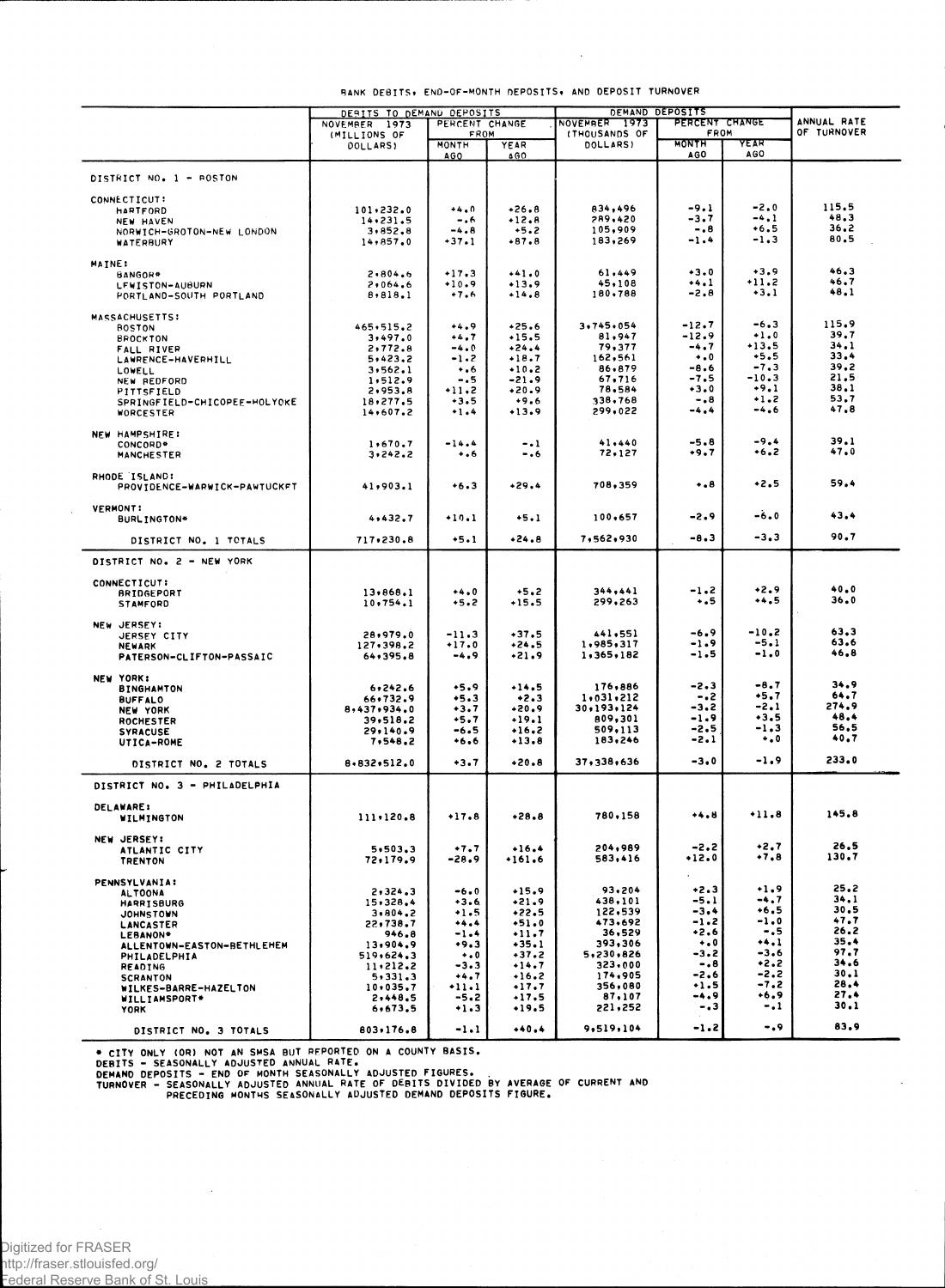|                                    | DEBITS TO DEMAND DEPOSITS |                | DEMAND DEPOSITS |                                 |             |          |             |
|------------------------------------|---------------------------|----------------|-----------------|---------------------------------|-------------|----------|-------------|
|                                    | NOVEMBER 1973             | PERCENT CHANGE |                 | NOVEMBER 1973<br>PERCENT CHANGE |             |          | ANNUAL RATE |
|                                    | (MILLIONS OF              | <b>FROM</b>    |                 | (THOUSANDS OF                   | <b>FROM</b> |          | OF TURNOVER |
|                                    | DOLLARS)                  | <b>MONTH</b>   | YEAR            | DOLLARS)                        | MONTH       | YEAR     |             |
|                                    |                           | AGO            | AGO             |                                 | AGO         | AGO      |             |
| DISTRICT NO. 4 - CLEVELAND         |                           |                |                 |                                 |             |          |             |
|                                    |                           |                |                 |                                 |             |          |             |
| <b>KENTUCKY:</b>                   |                           |                |                 |                                 |             |          |             |
| <b>LEXINGTON</b>                   | 7,326.6                   | $+8.2$         | $+7.0$          | 228,879                         | -4.6        | -11.1    | 31,3        |
|                                    |                           |                |                 |                                 |             |          |             |
| <b>OHIO!</b>                       |                           |                |                 |                                 |             |          |             |
| <b>AKRON</b>                       | 37,969.7                  | $-7.2$         | $+27.1$         | 519,431                         | -2.5        | $+4.0$   | 72.2        |
| CANTON                             | 12,289.9                  | $+7.4$         | $+18.8$         | 303,494                         | $\ddotsc$   | $+8.9$   | 40.6        |
| CINCINNATI                         | 125,500.8                 | $\ddotsc$      | $-97.0$         | 1,228,527                       | $\ddotsc$   | $+3.7$   | 102.2       |
| CLEVELAND                          | 173,086.5                 | $\ddotsc$      | $+22.4$         | 2,400,782                       | ۰. ه        | +4.4     | 72,3        |
| <b>COLUMBUS</b>                    | 106.178.7                 | $+13.6$        | $+10.9$         | 980,812                         | -.2         | $-4.3$   | 108.2       |
| <b>DAYTON</b>                      | 31,234.1                  | $-1$           | $+23.3$         | 680,032                         | $-3.7$      | $+5.3$   | 45.1        |
| HAMILTON-MIDDLETOWN                | 4,904.7                   | -6.4           | $+15.2$         | 131,824                         | $-3.6$      | $-3,3$   | 36.5        |
| LIMA                               | 5,136.4                   | $+8.3$         | $+30.9$         | 142,308                         | $+2.4$      | $+14.4$  | 36.5        |
| LORAIN-ELYRIA<br><b>MANSFIELD</b>  | 4,430.7                   | $\ddotsc$      | $+4.0$          | 130,710                         | $-3.5$      | $+9.4$   | 33.3        |
| <b>SPRINGFIELD</b>                 | 5,113.7                   | $+31.0$        | $+33.3$         | 99,568                          | $+2.6$      | $+8.7$   | 52.0        |
|                                    | 3.030.0                   | $-1.7$         | $+13.1$         | 91.138                          | $-1.3$      | $+4.1$   | 33.0        |
| STEUBENVILLE-WEIRTON, W. VA.       | 3.018.4                   | $+8.9$         | $+35.0$         | 99,927                          | -5.5        | $+15.5$  | 29.4        |
| <b>TOLEDO</b><br>YOUNGSTOWN-WARREN | 27,197.2                  | - . 3          | +23.6           | 555,718                         | $-2.3$      | $+6.2$   | 48.4        |
|                                    | 13,519.3                  | +2.2           | -26.4           | 377,938                         | $+6.6$      | $+9.9$   | 36.9        |
| <b>PENNSYLVANIA:</b>               |                           |                |                 |                                 |             |          |             |
| ERIE                               |                           |                |                 |                                 |             |          |             |
| <b>PITTSBURGH</b>                  | 8,640,2                   | $-16.3$        | $+1.8$          | 232,106                         | -1.9        | $-1.6$   | 36.9        |
|                                    | 302,892.9                 | $+7.0$         | -36.4           | 3,004,234                       | -2.0        | $+1.7$   | 99.8        |
| <b>WEST VIRGINIA:</b>              |                           |                |                 |                                 |             |          |             |
| <b>WHEELING</b>                    | 5,225.0                   | $+3.2$         |                 |                                 |             |          |             |
|                                    |                           |                | +41.2           | 165,353                         | $\ddotsc$   | +13.2    | 31.7        |
| DISTRICT NO. 4 TOTALS              | 876,695.1                 | $-3.9$         | $+32.6$         |                                 |             |          |             |
|                                    |                           |                |                 | 11,372,781                      | -.9         | $+3.5$   | 76.7        |
| DISTRICT NO. 5 - RICHMOND          |                           |                |                 |                                 |             |          |             |
|                                    |                           |                |                 |                                 |             |          |             |
| DISTRICT OF COLUMBIA:              |                           |                |                 |                                 |             |          |             |
| <b>WASHINGTON</b>                  | 187,260.4                 | $+7.2$         | $+22.0$         | 3,347,496                       | -1.4        | $+2.1$   | 55.6        |
|                                    |                           |                |                 |                                 |             |          |             |
| <b>MARYLAND:</b>                   |                           |                |                 |                                 |             |          |             |
| <b>BALTIMORE</b>                   | 108,625.8                 | -3.4           | $+34.6$         | 1,737,019                       | -4.2        | $+1,2$   | 61.2        |
|                                    |                           |                |                 |                                 |             |          |             |
| NORTH CAROLINA:                    |                           |                |                 |                                 |             |          |             |
| <b>ASHEVILLE</b>                   | 5,231.5                   | $+10.7$        | $+18.3$         | 104,441                         | -1.8        | +2.2     | 49.6        |
| CHARLOTTE                          | 48,908.2                  | $+17.0$        | +26.2           | 603,196                         | $\ddotsc$   | $+8.1$   | 81.1        |
| <b>DURHAM</b>                      | 6,618.0                   | -4.6           | $+6.6$          | 154,485                         | $-1.0$      | $+5.5$   | 42.6        |
| <b>FAYETTEVILLE</b>                | 3.236.7                   | $\ddotsc$      | $+4.2$          | 93,444                          | -9.4        | +1.2     | 32.9        |
| GREENSBORO-HIGH PT.-WINS-SALEM     | 50,358.0                  | $+16.1$        | $+21.6$         | 541,068                         | -6.0        | -5.5     | 90.2        |
| RALEIGH                            | 32,863,5                  | $+10.9$        | +24.7           | 361,480                         | $-0.7$      | $+7.8$   | 90.6        |
| WILMINGTON                         | 3,396.9                   | $+3.3$         | $+20.2$         | 84,509                          | -1.2        | +9.6     | 40.0        |
| WINSTON-SALEM                      |                           |                |                 |                                 |             |          |             |
|                                    |                           |                |                 |                                 |             |          |             |
| SOUTH CAROLINA:                    |                           |                |                 |                                 |             |          |             |
| CHARLESTON                         | 7,980.4                   | $+10.0$        | $+51.7$         | 257,731                         | $+1.8$      | $*15.3$  | 31.2        |
| <b>COLUMBIA</b>                    | 23,702.5                  | $+18.7$        | $+32.6$         | 317,472                         | $+3.4$      | -.2      | 75.9        |
| <b>GREENVILLE</b>                  | 12,428.5                  | $*21.5$        | $+17.1$         | 273,050                         | -31.3       | $+6.8$   | 37.1        |
|                                    |                           |                |                 |                                 |             |          |             |
| <b>VIRGINIA:</b>                   |                           |                |                 |                                 |             |          |             |
| LYNCHBURG                          | 4,903.1                   | $+9.8$         | $+20.6$         | 113,594                         | ۰۱.,        | $+7.2$   | 43.6        |
| NEWPORT NEWS-HAMPTON               | 6,462.9                   | -2.7           | $+13.0$         | 190,973                         | -6.6        | $+8,5$   | 32.7        |
| NORFOLK-VA. BEACH-PORTSMOUTH       | 21,572.0                  | -3.8           | $+16.9$         | 559,493                         | -1.7        | $+13.1$  | 38.2        |
| RICHMOND                           | 72,039.2                  | $\ddotsc$      | $+22.2$         | 754,357                         | $+2.4$      | $+5.8$   | 96.6        |
| <b>ROANOKE</b>                     | 10, 535.3                 | -2.2           | $+9.4$          | 198,580                         | -4.9        | +2.7     | 51.7        |
|                                    |                           |                |                 |                                 |             |          |             |
| WEST VIRGINIA:<br>CHARLESTON       |                           |                |                 |                                 |             |          |             |
| HUNTINGTON-ASHLAND, KY.            | 14.126.4<br>7,619.3       | +8.5           | $+41.5$         | 319,443                         | -2.1        | $+4.2$   | 43.6        |
|                                    |                           | +6.7           | +27.5           | 207,727                         | -3.3        | $+1.8$   | 36.1        |
| DISTRICT NO. 5 TOTALS              | 627,868.6                 | $+5.7$         |                 |                                 |             |          |             |
|                                    |                           |                | $+24.6$         | 10,219,558                      | $-3.0$      | $+3.5$   | 60.5        |
| DISTRICT NO. 6 - ATLANTA           |                           |                |                 |                                 |             |          |             |
|                                    | $\epsilon$                |                |                 |                                 |             |          |             |
| <b>ALABAMA:</b>                    |                           |                |                 |                                 |             |          |             |
| <b>BIRMINGHAM</b>                  | 47.124.8                  | $+8.5$         | $+28.7R$        | 836,680                         | $+1.0$      | $+11.3$  | 56.6        |
| <b>GADSDEN</b>                     | 1,194.9                   | $+4.7$         | $+2.8$          | 51,913                          | -4.8        | $-2.8$   | 22.4        |
| <b>HUNTSVILLE</b>                  | 3.843.0                   | $+3.6$         | $+19.8$         | 133,748                         | $\ddotsc$   | $+6.7$   | 28,8        |
| MOBILE                             | 14,067,9                  | $+1.2$         | $+26.0$         | 306,360                         | -2.8        | $+4.7$   | 45.3        |
| MONTGOMERY                         | 7,722.7                   | $+1.4$         | $+17.3$         | 252,537                         | $\ddotsc$   | $+2.0$   | 30.6        |
| <b>TUSCALOOSA</b>                  | 2,613.7                   | $-2.4$         | $-34.3$         | 82,075                          | $-6.9$      | $+1.7$   | 30.7        |
|                                    |                           |                |                 |                                 |             |          |             |
| <b>FLORIDA:</b>                    |                           |                |                 |                                 |             |          |             |
| FT. LAUDERDALE-HOLLYWOOD           | 21,896.6                  | $+1.4$         | $+8.8$          | 940,286                         | $+11.3$     | $+10.8$  | 24.5        |
| <b>JACKSONVILLE</b>                | 56,189.6                  | $+17.4R$       | $+44.3R$        | 656,857                         | $+0.6R$     | $+2.2$   | 85.8        |
| MIAMI                              | 86,652.3                  | $+2.9$         | $+23.2R$        | 2,513,170                       | $-3.0$      | $+7.8R$  | 34.0        |
| ORLANDO                            | 16,590.3                  | -14.1          | $+16,5R$        | 523,503                         | $-1.9$      | $+12.7$  | 31.4        |
| PENSACOLA                          | 5,312.6                   | $-3.6$         | $+9.0$          | 235,449                         | $+2.5$      | $+17.5$  | 22.8        |
| <b>TALLAHASSEE</b>                 | 9,191.6                   | $-9.7$         | $+22.3$         | 122,322                         | -5.6        | $-3.2$   | 73.0        |
| TAMPA-ST. PETERSBURG               | 51,699.2                  | $+11.3$        | +31.2R          | 1,224,483                       | -7.3        | $+11.0R$ | 40.6        |
| <b>WEST PALM BEACH</b>             | 16, 147, 3                | $+3.8$         | $+30.2$         | 847,213                         | $-9.3$      | $+15.2$  | 18.1        |

# **BANK DEBITS \* END-OF-MONT H DEPOSITS , A ND DEPOSI T TURNOVE R**

R – PREVIOUS PERIOD REVISED.<br>DEBITS – SEASONALLY ADJUSTED ANNUAL RATE.<br>DEMAND DEPOSITS – END OF MONTH SEASONALLY ADJUSTED FIGURES.<br>TURNOVER – SEASONALLY ADJUSTED ANNUAL RATE OF ENTITS DIVIDED BY AVERAGE OF CURRENT AND<br>TURN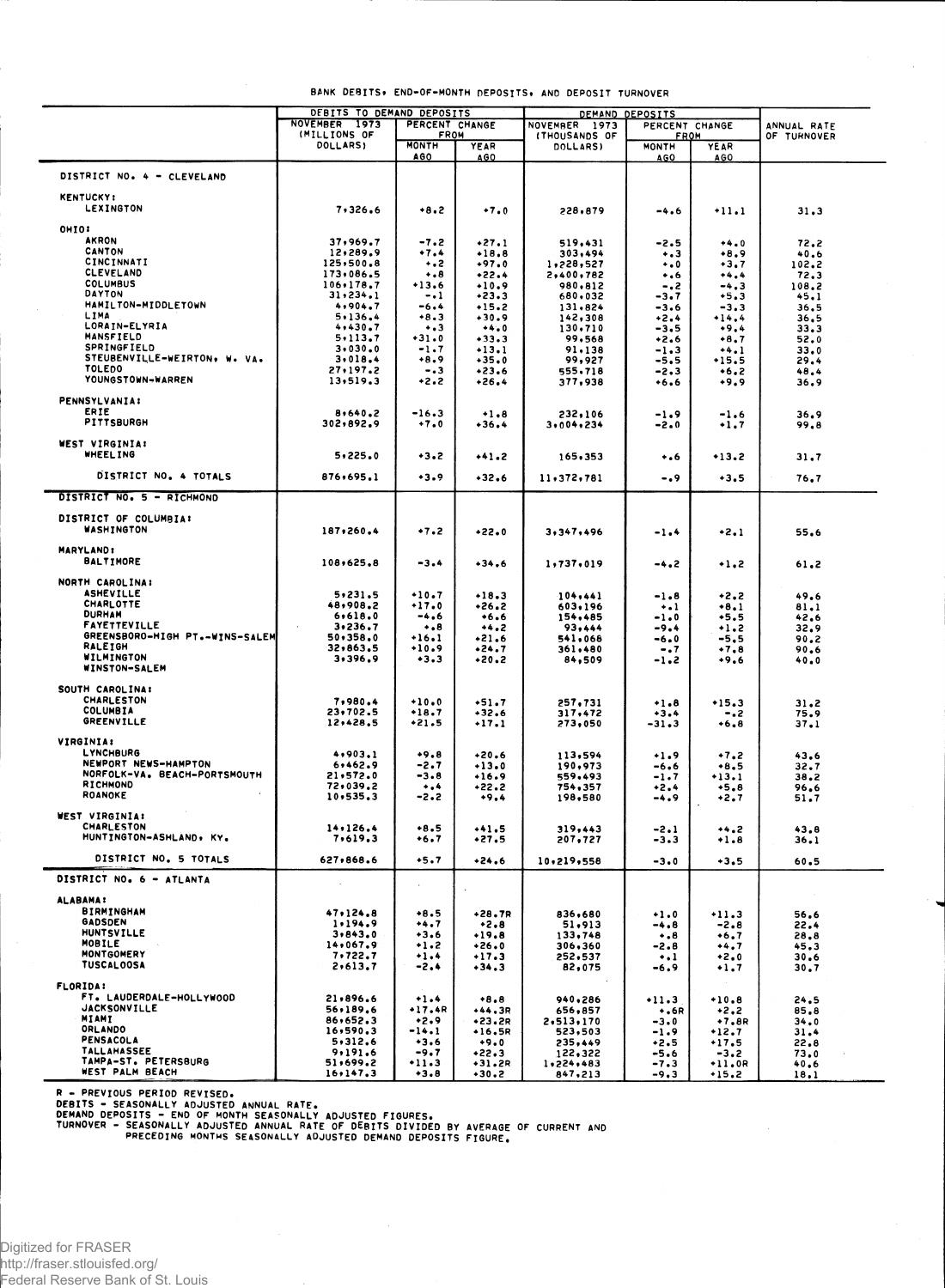|                                    | DERITS TO DEMAND DEPOSITS       |                     |                    | DEMAND DEPOSITS                         |                   |                    |                            |  |
|------------------------------------|---------------------------------|---------------------|--------------------|-----------------------------------------|-------------------|--------------------|----------------------------|--|
|                                    | PERCENT CHANGE<br>NOVEMBER 1973 |                     |                    | NOVEMBER 1973<br>PERCENT CHANGE<br>FROM |                   |                    | ANNUAL RATE<br>OF TURNOVER |  |
|                                    | (MILLIONS OF                    | FROM                |                    | (THOUSANDS OF                           | <b>MONTH</b>      | YEAR               |                            |  |
|                                    | DOLLARS)                        | <b>MONTH</b><br>AG0 | YFAR<br>460        | DOLLARS)                                | AGO               | AGO                |                            |  |
| DISTRICT NO. 6 - CONTINUED         |                                 |                     |                    |                                         |                   |                    |                            |  |
| GEORGIA:                           |                                 |                     |                    |                                         |                   |                    |                            |  |
| <b>ALBANY</b>                      | 2,327.1                         | $-0.4$              | $+10.3$            | 90,331                                  | -9.6              | $-1.8$             | 24.5                       |  |
| ATLANTA                            | 195,747.6                       | -.2R                | $+37.3$            | 2,346,817                               | $+3.6P$           | $+5.6$             | 84.9<br>38.2               |  |
| AUGUSTA                            | 7,211.4                         | $+16.8$             | $+33.3$            | 199,584                                 | $+11.9$           | $+18,4$<br>$-1.9$  | 37,3                       |  |
| COLUMBUS                           | 5,425,4                         | $+5.8$              | $+8.9$<br>$+25.8$  | 141,902<br>192,508                      | $-4.8$<br>$+17.2$ | $+9.2$             | 38.9                       |  |
| <b>MACON</b><br>SAVANNAH           | 6,936.5<br>6,742.9              | $-2.1$<br>$+5.6$    | $+20.8$            | 164,780                                 | $\ddotsc$         | $+1.4$             | 40.9                       |  |
|                                    |                                 |                     |                    |                                         |                   |                    |                            |  |
| LOUSIANA:<br>BATON POUGE           | 14, 567.1                       | $-8.3$              | $+13.9$            | 336,294                                 | $+4.8$            | $-3.8$             | 44.3                       |  |
| LAFAYETTE                          | 3,319.2                         | $-12.2$             | $+17.6$            | 125,411                                 | $+2.4$            | $+4.8$             | 26.8                       |  |
| LAKE CHARLES                       | 2,822.6                         | $+ 1.7$             | $-17.3$            | 123,512                                 | +1.4              | $+1.7$             | 23.0                       |  |
| NEW ORLEANS                        | 50,428.7                        | +1.6R               | $+18.9$            | 1,201,368                               | $+2.7R$           | -5.7               | 42.5                       |  |
| MISSISSIPPI:                       |                                 |                     |                    |                                         |                   |                    |                            |  |
| <b>JACKSON</b>                     | 16,743.5                        | $+7.4$              | $+14.3$            | 525,025                                 | $+8.6$            | $+8.3$             | 33.2                       |  |
| <b>TENNESSEE:</b>                  |                                 |                     |                    |                                         |                   | $+2.2$             | 48.6                       |  |
| <b>CHATTANOOGA</b>                 | 15,735.3                        | -5.6<br>$+5.6R$     | $+32.9$<br>$+24.9$ | 319,726<br>310.378                      | -2.4<br>$+1.7$    | $+8.0$             | 39.7                       |  |
| KNOXVILLE<br>NASHVILLE             | 12,208.4<br>42,719.8            | $+6.7$              | +27.4              | 728,361                                 | +50.6             | $+10.8$            | 70.5                       |  |
| DISTRICT NO. 6 TOTALS              | 723,181.8                       | $+3.0R$             | $+28.0R$           | 15,532,593                              | +1.8R             | $+6,5R$            | 47.0                       |  |
| DISTRICT NO. 7 - CHICAGO           |                                 |                     |                    |                                         |                   |                    |                            |  |
|                                    |                                 |                     |                    |                                         |                   |                    |                            |  |
| ILLINOIS:                          | 4,947.5                         |                     | $+8.0$             | 131,526                                 | -2.0              | $+18.5$            | 37.2                       |  |
| BLOOMINGTON-NORMAL                 | 4,305.8                         | $+2.1$<br>$+6.3$    | $+33.0R$           | 164,667                                 | $+16$             | $+16.6R$           | 26.2                       |  |
| CHAMPAIGN-URBANA<br><b>CHICAGO</b> | 1,695,225.9                     | $+4.6$              | $+44.4$            | 11,253,542                              | +2.8              | +12.2              | 152.7                      |  |
| DAVENPORT-ROCK ISLAND-MOLINE       | 12,836.4                        | $+2.4$              | $+24.8$            | 328,187                                 | -1.1              | $+7.0$             | 38.9                       |  |
| <b>DECATUR</b>                     | 6.174.7                         | $+8.4$              | $+43,5$            | 139,679                                 | $+8.0$            | $+16,3$            | 45.9                       |  |
| PEORIA                             | 12,329.1                        | $+14.9R$            | $+16.8$            | 310,596                                 | $-1.1R$           | $+8.6$             | 39.5                       |  |
| ROCKFORD                           | 7,405.7                         | $\dots$ 9           | $+12.6R$           | 223,845                                 | $-.2$             | +11.5R             | 33.3                       |  |
| <b>SPRINGFIELD</b>                 | 8.251.5                         | $+10.7$             | $+15.1$            | 210,444                                 | $\ddotsc$         | $-1.1$             | 39.3                       |  |
| INDIANA:                           |                                 |                     |                    |                                         |                   |                    |                            |  |
| FORT WAYNE                         | 15,545.7                        | $+8.7$              | $+24.7$            | 305,900                                 | $+7.6$            | $+6.4$             | 52.7<br>38.5               |  |
| GARY-HAMMOND-EAST CHICAGO          | 17,968.4                        | $+1.1$              | $+20.4$            | 486,265                                 | $+8.7$<br>$-3.9$  | $+11.6$<br>$+7.6R$ | 84.3                       |  |
| INDIANAPOLIS                       | 110,889.7                       | $+17.1$             | $+64,9R$           | 1,289,179                               | $\ddotsc$         | $+2.4$             | 37.2                       |  |
| LAFAYETTE-WEST LAFAYETTE           | 4,202.2                         | $+13.1$             | $+21.9$            | 113,109<br>110,375                      | $+6.9$            | $+19.2$            | 33.2                       |  |
| MUNCIE                             | 3, 551.8<br>9,972.1             | $+2.7$<br>$+7.5$    | $+9.1$<br>$+13.6$  | 261,642                                 | $-3.9$            | $+3.1$             | 37.4                       |  |
| SOUTH BEND<br>TERRE HAUTE          | 4,034,7                         | $+13.6$             | $+28.9$            | 152,802                                 | $+1.6$            | $+9.3$             | 26.6                       |  |
| IOWA:                              |                                 |                     |                    |                                         |                   |                    |                            |  |
| CEDAR RAPIDS                       | 6,818.7                         | $-1.0$              | $+27.9$            | 156,732                                 | $+6.3$            | $+7.5$             | 44.8                       |  |
| DES MOINES                         | 40,750.6                        | $+6.6$              | $+18.6R$           | 408,032                                 | $+5.0$            | $-1.2R$            | 102.3                      |  |
| <b>DUBUQUE</b>                     | 3,657.3                         | $+15.3$             | $+63.9$            | 79,276                                  | $+4.8$            | $+6.3$             | 47.2                       |  |
| SIOUX CITY                         | 5,701.2                         | $+7.2$              | $+30.3$            | 137.377                                 | $-1.6$            | $+16.7$<br>$+9.5R$ | 41.2<br>33.9               |  |
| WATERLOO                           | 3,453.7                         | $\ddotsc$           | $+15.0R$           | 104,806                                 | $+6.0$            |                    |                            |  |
| <b>MICHIGAN:</b>                   |                                 |                     |                    |                                         |                   |                    |                            |  |
| ANN ARBOR                          | 6,757.1                         | $+4.2$              | $+22.0$            | 190,804                                 | $-0.7$            | $+9.6$<br>$+10.0$  | 35.3<br>37.7               |  |
| BAY CITY                           | 2,447.9                         | +13.7               | $-0.8$<br>$+28.4$  | 64,894<br>3,831,010                     | $\ddotsc$<br>-1.9 | $-1.2$             | 118.6                      |  |
| DETROIT                            | 458,586.0                       | $-1$                |                    | 263,712                                 | -.4               | $+6.3$             | 37.3                       |  |
| <b>FLINT</b>                       | 9,844.9<br>29,358.1             | $-7.5$<br>$+13.6$   | $+0$<br>$+38.7$    | 478,341                                 | $+1.6$            | $+11.3$            | 61.9                       |  |
| GRAND RAPIDS<br><b>JACKSON</b>     | 4,302.9                         | $+6.7$              | +23.7              | 111,598                                 | $\ddotsc$         | $+5.7$             | 38,6                       |  |
| KALAMAZ00                          | 7,239.8                         | $+6.5$              | $+28.6$            | 174,961                                 | -2.6              | $+5.8$             | 40.8                       |  |
| LANSING-EAST LANSING               | 11.091.9                        | $+3.5$              | $+18.6R$           | 267,676                                 | $+5.2$            | $+7.1R$            | 42.5                       |  |
| MUSKEGON-MUSKEGON HEIGHTS          | 3,152.0                         | $-1.5$              | $+15.5$            | 76,734                                  | -2.8              | $-0.4$             | 40.5                       |  |
| <b>SAGINAW</b>                     | 7,856.8                         | $-1.7$              | $\cdot$ . 2        | 152,148                                 | $\ddotsc$         | $+12.1$            | 51.8                       |  |
| WISCONSIN:                         |                                 |                     |                    | 123,986                                 | $\ddotsc$         | $+6.1$             | 48.1                       |  |
| <b>GREEN BAY</b>                   | 5.952.7                         | $+5.9$<br>$+4.8R$   | $+28.3$<br>$+44.4$ | 64,547                                  | +12.2             | +24.2              | 38.6                       |  |
| <b>KENOSHA</b>                     | 2,357.2<br>14,697.1             | $+11.2$             | $+17.4$            | 266,258                                 | +1.8              | $+4.5$             | 55.7                       |  |
| MADISON<br>MILWAUKEE               | 129,022.8                       | $+6.7$              | $+29.5$            | 1,499,937                               | $+1.8$            | $+11.1$            | 86,8                       |  |
| RACINE                             | 4,921.4                         | $*12.0$             | $+32,4P$           | 122,878                                 | $\ddotsc$         | $+12,8R$           | 40,1                       |  |
| DISTRICT NO. 7 TOTALS              | 2,675,611.4                     | +4.5R               | $+38.6R$           | 24,057,465                              | $+1.48$           | +8.5R              | 112.0                      |  |

## BANK DEBITS, END-OF-MONTH DEPOSITS, AND DEPOSIT TURNOVER

R – PREVIOUS PERIOD REVISED.<br>DEBITS – SEASONALLY ADJUSTED ANNUAL RATE.<br>DEMAND DEPOSITS – END OF MONTH SEASONALLY ADJUSTED FIGURES.<br>TURNOVER – SEASONALLY ADJUSTED ANNUAL RATE OF DEBITS DIVIDED BY AVERAGE OF CURRENT AND<br>PREC

 $\sim 10^{-1}$ 

 $\mathcal{A}_\mathrm{c}$ 

 $\ddot{\phantom{a}}$ 

 $\frac{1}{\sqrt{2}}$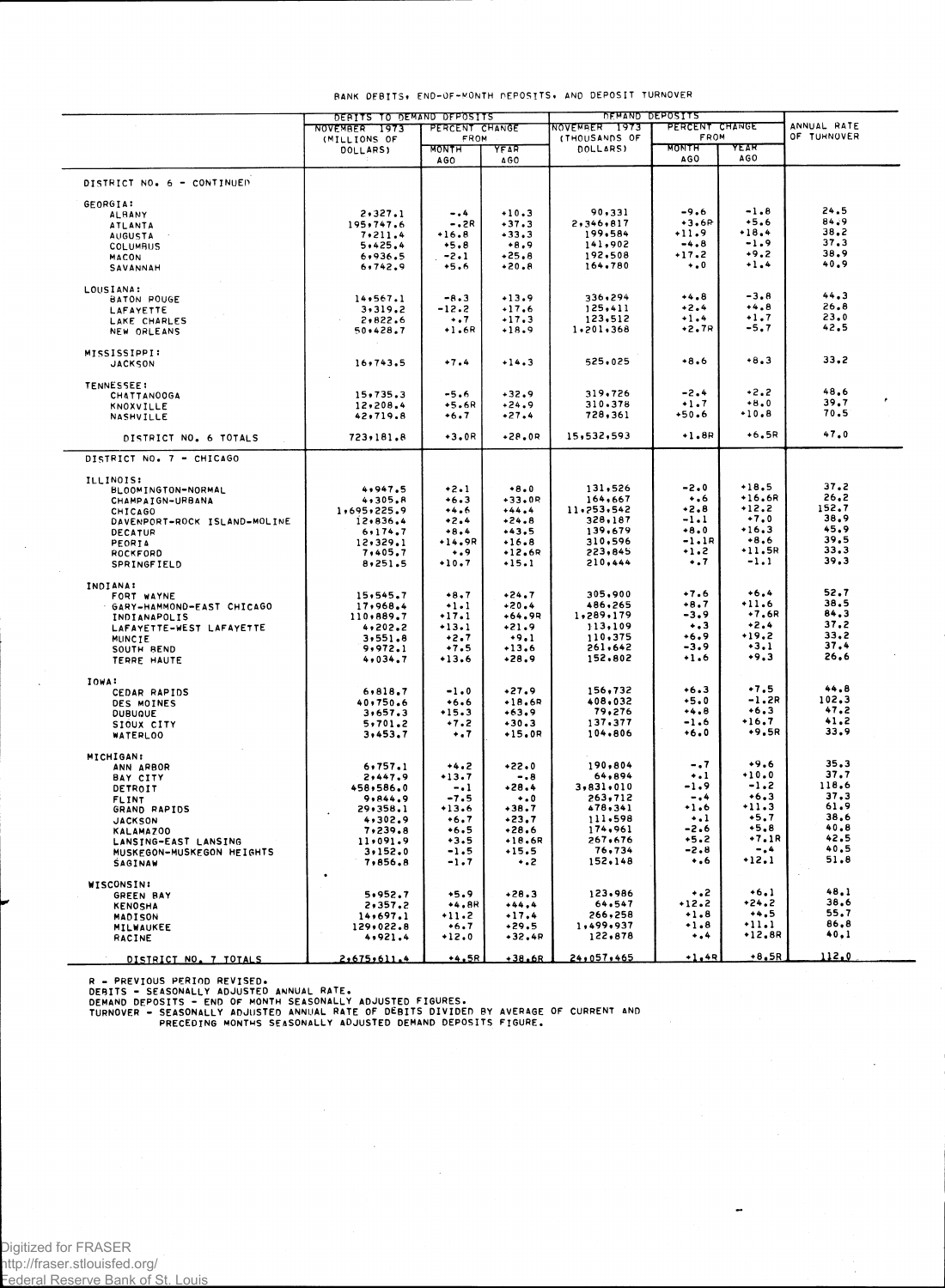|                                             | DEBITS TO DEMAND DEPOSITS     |                     | DEMAND DEPOSITS               |                                |                     |                                   |                            |
|---------------------------------------------|-------------------------------|---------------------|-------------------------------|--------------------------------|---------------------|-----------------------------------|----------------------------|
|                                             | NOVEMBER 1973<br>(MILLIONS OF |                     | PERCENT CHANGE<br><b>FROM</b> | NOVEMBER 1973<br>(THOUSANDS OF |                     | PERCENT CHANGE<br>FROM            | ANNUAL RATE<br>OF TURNOVER |
|                                             | DOLLARS)                      | <b>MONTH</b><br>AGO | YEAR<br>AGO                   | DOLLARS)                       | <b>MONTH</b><br>AGO | YEAR<br><b>AGO</b>                |                            |
| DISTRICT NO. 8 - ST. LOUIS                  |                               |                     |                               |                                |                     |                                   |                            |
|                                             |                               |                     |                               |                                |                     |                                   |                            |
| <b>ARKANSAS:</b><br>EL DORADO*              | 2,026.5                       | $+3.4$              | $+37.7$                       | 52,789                         | +1.7                | $+10.4$                           | 38.7                       |
| FORT SMITH                                  | 4,119.2                       | - . 5               | $+14.1$                       | 157,124                        | $\ddotsc$           | $+10.9$                           | 26.3                       |
| <b>HELENA*</b>                              | 471.0                         | $-2.2$              | $+18.8$                       | 19,466                         | $+10.2$             | $*24.6$                           | 25.4                       |
| LITTLE ROCK-NORTH LITTLE ROCK<br>PINE BLUFF | 18,057.2<br>2,641.0           | $+1.4$              | $-14.6$                       | 369,901                        | $-3.2$              | $+1,6$                            | 48.0                       |
| TEXARKANA, TEX.                             | 2.068.2                       | $+24.3$<br>$+1.4$   | $-34.1$<br>$+14.7$            | 79.637<br>91,319               | $+7.1$<br>- . 3     | $+6.8$<br>$+7,00$                 | 34.3<br>22.6               |
|                                             |                               |                     |                               |                                |                     |                                   |                            |
| ILLINOIS:<br>QUINCY*                        | 2.176.4                       | $+12.0$             | $+41.2$                       | 66,055                         | $+6.6$              | $+8.5$                            | 34.0                       |
|                                             |                               |                     |                               |                                |                     |                                   |                            |
| INDIANA:<br>EVANSVILLE                      | 8,513.0                       | $+4.9$              | $+20.8$                       | 238,581                        | -1.3                | $+8.6$                            | 35,5                       |
|                                             |                               |                     |                               |                                |                     |                                   |                            |
| KENTUCKY:<br>LOUISVILLE                     | 45,592.8                      | $+6.1$              | $+12.6$                       | 845,046                        | ۰.,                 | $+10.0$                           | 54.2                       |
| OWENSBORO*                                  | 2.194.4                       | $-5.5$              | $*20.9$                       | 80,532                         | $-0.7$              | $+14.7$                           | 27.2                       |
| PADUCAH <sup>4</sup>                        | 1,471.5                       | $+2.0$              | $+12.6$                       | 59,010                         | -1.9                | $+9.9$                            | 24.7                       |
| MISSISSIPPI:                                |                               |                     |                               |                                |                     |                                   |                            |
| GREENVILLE*                                 | 1,278.5                       | $-5.8$              | $+21.6$                       | 52,987                         | - - 8               | $+6.0$                            | 24.0                       |
| MISSOURI:                                   |                               |                     |                               |                                |                     |                                   |                            |
| CAPE GIRARDEAU*                             | 1.119.3                       | $-6.1$              | $+11.8$                       | 40,573                         | -4.0                | $+14.4$                           | 27.0                       |
| <b>HANNIBAL*</b>                            | 390.2                         | -6.3                | $+2.3$                        | 22,139                         | +4.4                | $+18.9$                           | 18.0                       |
| ST. LOUIS                                   | 250,705.3                     | $+3.5$              | $+27.9$                       | 2,416,060                      | -.3                 | $+2.8$                            | 103.6                      |
| <b>SPRINGFIELD</b>                          | 7,975.5                       | $+10.9$             | $+33.6$                       | 180,426                        | •6.7                | $+19.6$                           | 45.6                       |
| <b>TENNESSEE:</b>                           |                               |                     |                               |                                |                     |                                   |                            |
| JACKSON <sup>#</sup>                        | 1,600.2                       | $+6.8$              | $+26.7$                       | 57,554                         | -3.8                | $+9.4$                            | 27.3                       |
| MEMPHIS                                     | 65.074.9                      | .2                  | +29.6                         | 850,806                        | -1.3                | $+11.0$                           | 76.0                       |
| DISTRICT NO. 8 TOTALS                       | 417,475.2                     | $+3.3$              | $+25.3$                       | 5,680,005                      | $-1$                | $+6.6f$                           | 73.5                       |
| DISTRICT NO. 9 - MINNEAPOLIS                |                               |                     |                               |                                |                     |                                   |                            |
|                                             |                               |                     |                               |                                |                     |                                   |                            |
| <b>MINNESOTA:</b><br>DULUTH-SUPERIOR, WISC. | 5,337.9                       | $+3.6$              | $+7.4$                        | 192,317                        | $-2.0$              | $+10.1$                           | 28,0                       |
| MINNEAPOLIS-ST. PAUL                        | 291,517.8                     | +4.2                | $+34.7$                       | 2,066,195                      | - - 5               | $+5.5$                            | 140.7                      |
| MONTANA:                                    |                               |                     |                               |                                |                     |                                   |                            |
| <b>BILLINGS</b>                             | 3,964.1                       | $+4.0$              | $+26.6$                       | 121,202                        | $-1.6$              | $+17.6$                           | 33.0                       |
| GREAT FALLS                                 | 3,083,2                       | -1.5                | $+18.6$                       | 91,064                         | +4.4                | $+19.2$                           | 34.6                       |
| NORTH DAKOTA:                               |                               |                     |                               |                                |                     |                                   |                            |
| FARGO-MOORHEAD, MINN.                       | 5,699.9                       | $+19.9$             | $+45.4$                       | 141,545                        | $+4.8$              | $*21.0$                           | 41,2                       |
| SOUTH DAKOTA:                               |                               |                     |                               |                                |                     |                                   |                            |
| SIOUX FALLS                                 | 4,833.0                       | - . 6               | $+19.6$                       | 122,219                        | +6.3                | $+31.9$                           | 40.8                       |
| DISTRICT NO. 9 TOTALS                       | 314,436.0                     | $+4.3$              | $+33.8$                       | 2,734,542                      | $\ddotsc$           | +8.4                              | 115.3                      |
| DISTRICT NO. 10 - KANSAS CITY               |                               |                     |                               |                                |                     |                                   |                            |
|                                             |                               |                     |                               |                                |                     |                                   |                            |
| COLORADO:<br>COLORADO SPRINGS               | 9.277.8                       | $+6.4$              | $+1.2$                        | 216,514                        | -3.5                | $+1.7$                            | 42.1                       |
| DENVER                                      | 106,554.4                     | $+1.9$              | $+30.6$                       | 1,501,376                      | $\ddotsc$           | $+2.3$                            | 71.3                       |
| PUERLO                                      | 2,729.0                       | +1.7                | $+21.4$                       | 81,814                         | $+1.8$              | $+3.3$                            | 33.6                       |
| <b>KANSAS:</b>                              |                               |                     |                               |                                |                     |                                   |                            |
| TOPEKA                                      | 45,038.5                      | $+3.4$              | $+16.8$                       | 207,284                        | ۰۰.a                | $+5.6$                            | 221.8                      |
| WICHITA                                     | 18,790.9                      | $-1.8$              | $+28.3$                       | 440,370                        | ۰.۹                 | +6,7                              | 42,7                       |
| MISSOURI:                                   |                               |                     |                               |                                |                     |                                   |                            |
| KANSAS CITY, KANSAS<br>ST. JOSEPH           | 111,267.2<br>3,400.1          | $+1.6$<br>$\ddotsc$ | $-16.3$<br>$+9.0$             | 1,521,184<br>98,712            | -4.2<br>۰.          | $-2.1$<br>$+8.0$                  | 71.6<br>34.4               |
| <b>SEDALIA</b>                              | 814.7                         | $+4.3$              | $+15.0$                       | 33, 259                        | ۰.                  | $+3.1$                            | 24.4                       |
| <b>NEBRASKA:</b><br>LINCOLN                 | 10,440.4                      | $+5.4$              | $+25.3$                       |                                |                     |                                   |                            |
| OMAHA, IOWA                                 | 37,924,3                      | $+9.6$              | $+25.7$                       | 193,467<br>622,760             | -2.8<br>$-1.9$      | $+12.4$<br>$+8.4$                 | 53,2<br>61.5               |
| NEW MEXICO:                                 |                               |                     |                               |                                |                     |                                   |                            |
| <b>ALBUQUERQUE</b>                          | 32,128.0                      | $+7.4$              | $+74.3$                       | 336,235                        | -2.1                | $+8.7$                            | 94.5                       |
|                                             |                               |                     |                               |                                |                     |                                   |                            |
| OKLAHOMA:<br>LAWTON                         | 1,393.2                       | -11.1               | $+1.9$                        | 72,576                         | -1.1                | $+14.0$                           | 19.1                       |
| OKLAHOMA CITY                               | 39,811.3                      | $+20.4$             | $+24.6$                       | 858,622                        | +7.4                | $+7.2$                            | 48.0                       |
| <b>TULSA</b>                                | 34,326.1                      | -6.7                | $+29.2$                       | 680,435                        | $-1.4$              | $+12.8$                           | 50.1                       |
| DISTRICT NO. 10 TOTALS                      | 453,895.8                     | $+3.6$              | $+25.2$                       | 6,864,608                      | - - 1               | $\bullet\bullet\bullet\mathsf{5}$ | 66.1                       |
|                                             |                               |                     |                               |                                |                     |                                   |                            |

### BANK DEBITS, END-OF-MONTH DEPOSITS, AND DEPOSIT TURNOVER

 $\ddot{\phantom{a}}$ 

 $\mathbf{r}$ 

R - PREVIOUS PERIOD REVISED.<br>
\* CITY ONLY (OR) NOT AN SMSA RUT REPORTED ON A COUNTY BASIS.<br>
DERITS - SEASONALLY ADJUSTED ANNUAL RATE OF DEBITS DIVIDED BY AVERAGE OF CURRENT AND<br>
DEMAND DEPOSITS - END OF MONTH SEASONALLY AD